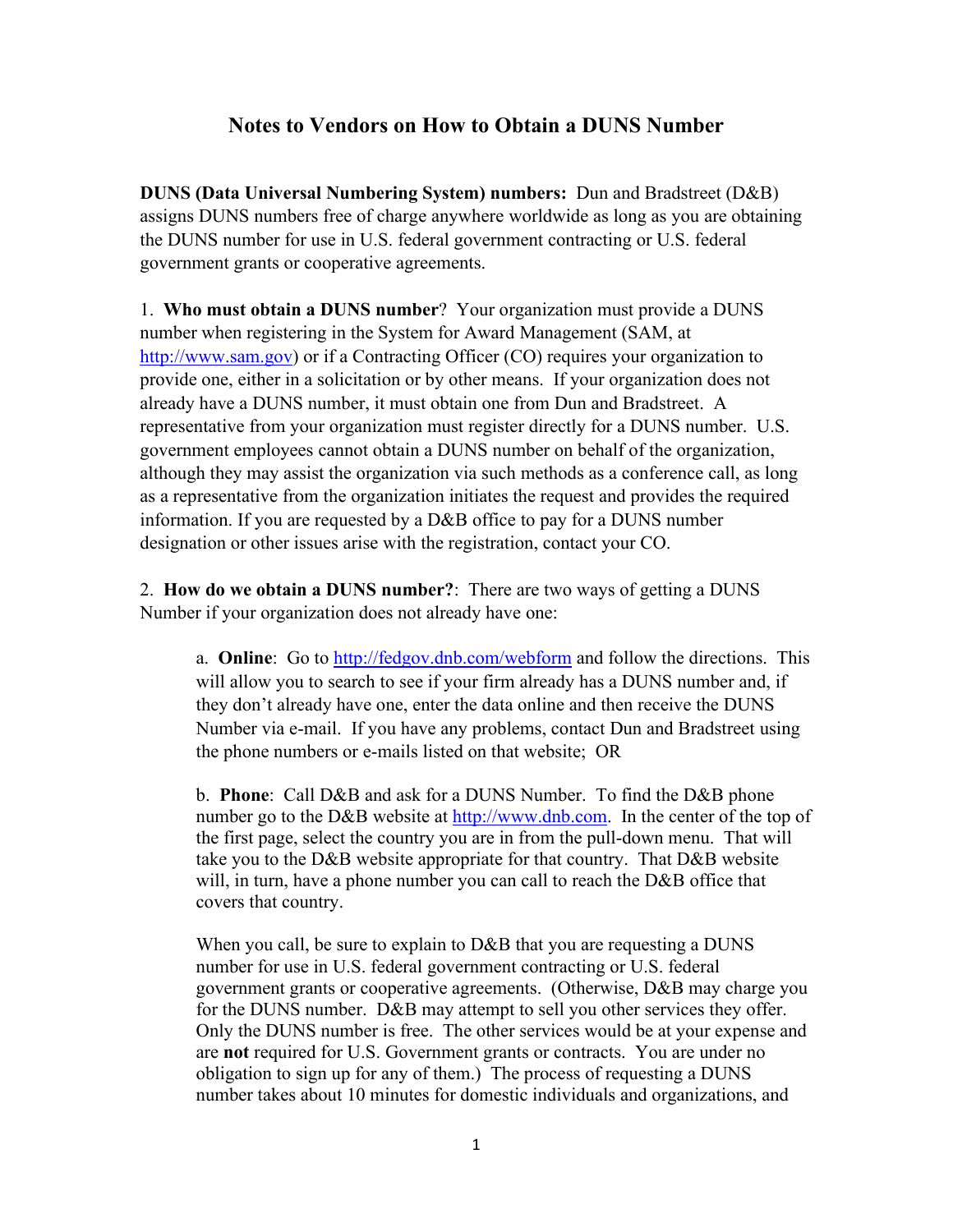## **Notes to Vendors on How to Obtain a DUNS Number**

may take longer for overseas individuals and organizations. If you already have a DUNS number, the D&B representative will advise you over the phone.

#### 3. **How many DUNS numbers do we need?**

In most cases, only one will be necessary. Please note that for proper DUNS identification, vendors must have a separate DUNS number for each vendor location involved in a government contract, grant or cooperative agreement. If more than one physical address is involved, then you will need more than one DUNS number.

#### 4. **What information should we provide D&B to get a DUNS number**?

D&B will ask for your Legal Business Name and address, among other data.

If you are a foreign vendor registering in SAM, you will also be required to obtain a NATO Commercial and Government Entity (NCAGE) Code before you can complete your SAM registration. Please note the **Legal Business Name and address provided to Dun and Bradstreet for the DUNS number must exactly match (including spelling, capitalization, punctuation and spacing) the Legal Business Name and address provided to NATO for the NCAGE code**. The DUNS number name and address information will be fed automatically into SAM from the Dun and Bradstreet database. Once the NCAGE Code is granted, it will be input into the Defense Logistics Agency's (DLA's) Business Identification Number Cross-reference System (BINCS) at [https://www.logisticsinformationservice.dla.mil/bincs/begin\\_search.aspx.](https://www.logisticsinformationservice.dla.mil/bincs/begin_search.aspx) Since SAM will also check BINCS for the NCAGE Code as well as the name and address in BINCS, if the information for the DUNS number does not match the information for the NCAGE Code, SAM will be unable to complete the validation of the SAM registration.

For foreign vendors, one way to help ensure the information for the DUNS number and the NCAGE code are the same is to apply for them at the same time, perhaps also cut/pasting from one request form to the other. You can apply for both at the same time since it is not necessary to have a DUNS number before getting an NCAGE code, nor is it necessary to have an NCAGE code before getting a DUNS number. However, both are needed before a vendor can complete their SAM registration. Since NCAGE Codes can take significantly longer to obtain than DUNS numbers, we recommend submitting the NCAGE request first.

5. **Opting Out from Inclusion in D&B (DUNS Number) Marketing Lists**: As a result of obtaining a DUNS number, your firm might be included on D&B's marketing list sold to other companies. Vendors not wanting to be on this list must either:

a. **As part of the online application**: If applying for a DUNS number online, check the box at the end of the online registration next to the words, "Yes, I wish to have my entity excluded from the D&B marketing list"; OR